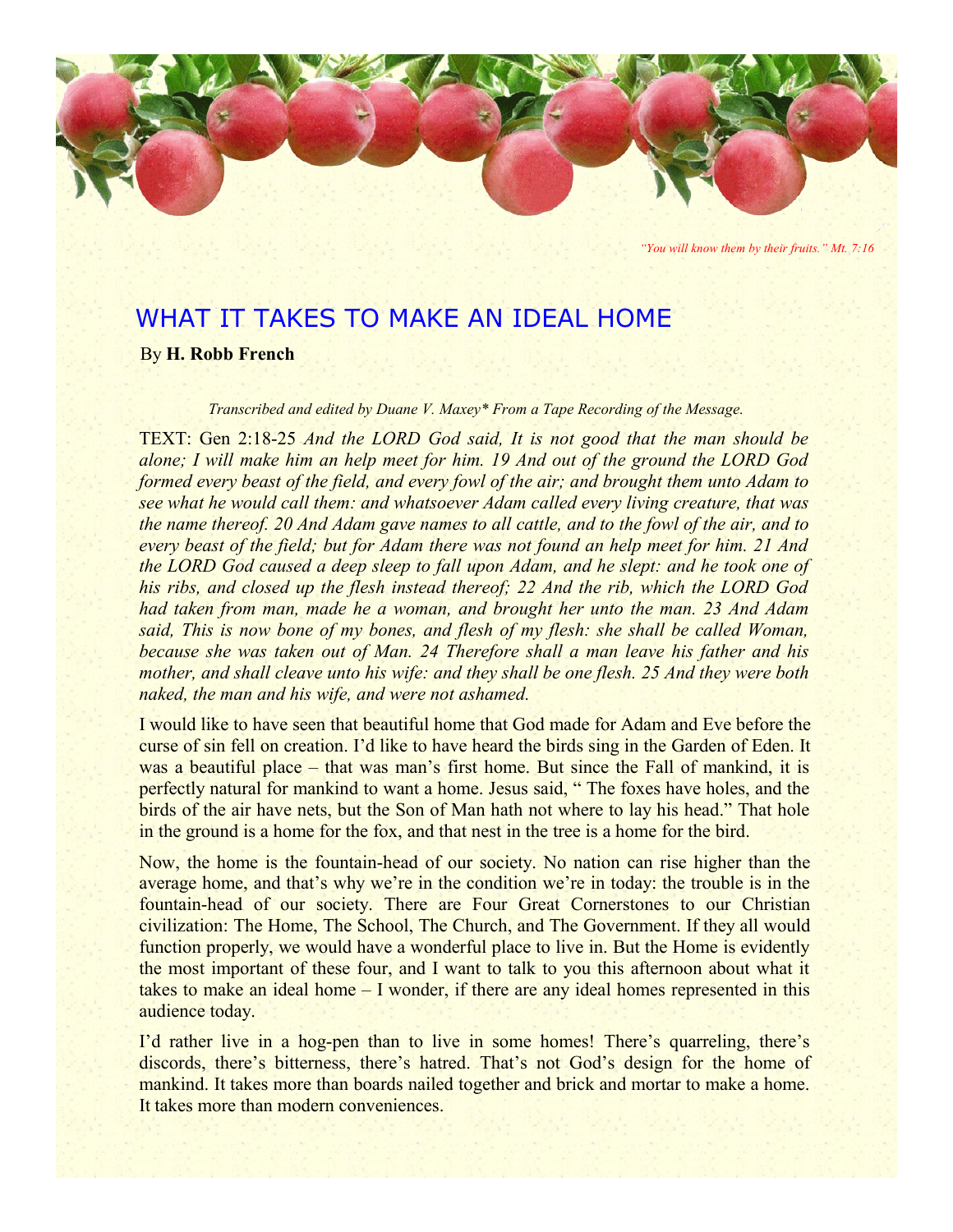## *It takes LOVE to make an ideal home.*

I think that's why Jesus delighted to resort to Bethany, the home of Mary and Martha and their brother Lazarus. I just kind of have a feeling that love reigned in that home. You can almost walk through the door of a house, a home, and tell whether they're in love and harmony or not.

I heard Mel Trotter years ago tell about two young men that graduated from college. One wanted to be a farmer. He loved the country, the open country, and so he went into the farming business and made a success. The other went into business, and became one of the richest multi-millionaires of this country. This farmer-boy thought he would like to visit his former chum – why, they slept together, they ate together, they were as close as brothers – and so he went to visit him in New York City, and found him putting up at the most expensive suite in one of the largest hotels in that great metropolis. They had a wonderful time that evening talking over old experiences, and comparing notes, until time that the little mother took the girls and slipped into the bedroom to get them ready for the night.

They slipped out, just before they retired, and climbed up on their father's knee and smothered him with kisses. They jumped down and started back for the bedroom, when he called to them, and said, "Girls, this is my pal – we slept together, we lived together, we were as close as brothers. Would you mind kissing my friend Good-night?"

Rather timidly, they climbed upon his knee, and planted a kiss on his cheek, and then slipped back to their mother. This big multi-millionaire, the tears began to stream down his face. He said, "Bill, will you let those girls kiss me tomorrow night?" That's the first show of affection that I can remember. Bill, I can write my check for as large as any man in America. I'm an extremely wealthy man ... but I don't know what love is. I get lonesome living here. My wife and daughter are over in Paris and moving in the highest circle of society, and I thought I'd like to visit them, so I went over, and they were ashamed of me -- 'Why husband, why did you come? You're not dressed fit to move in the circles we're moving in!' I saw I wasn't wanted, so I slipped back to England where my boy was. He was getting a crowd of young people on his private yacht, and he saw me and waved his hand and said, 'Stick around dad, we'll be back after a while.' All they care for me is to furnish the meal ticket."

I don't say all poor homes are happy, and have what we're talking about, love, but if it takes poverty I'd rather be poor, and have love in the home.

### *It takes HARMONY to make an ideal home.*

We talked a little bit about the bitterness, the discord, the hatred that's in the homes up and down this land and country. Mrs. Ackerman traveled around the world looking for happy homes. She went in the palace of the rich; she went into the brown-stone front of the nobility of England; she visited the palace of the king; she was in the White House, I believe, at Washington. You know what she reported, after traveling around the world looking for happy homes? She said, "I only found six homes: I think one was a little cabin in the south where some Negro people live," and she decided they were happy.

That's why we're preaching Old Time Religion, that's why we're preaching Holiness! My brother, Holiness is a great adjuster – It'll adjust your own heart. Where is the source of this trouble we're having? It's down deep in the heart. In the Bible its called the "root of bitterness". Thank God! Jesus went to Calvary and paid the price, and you and I can be sanctified wholly. We can have our hearts cleansed from the "root of bitterness" -- and you'll have to have that experience if you have harmony in the Church – a lot of churches don't have harmony. We you let me say something? They're not holy people. Holy people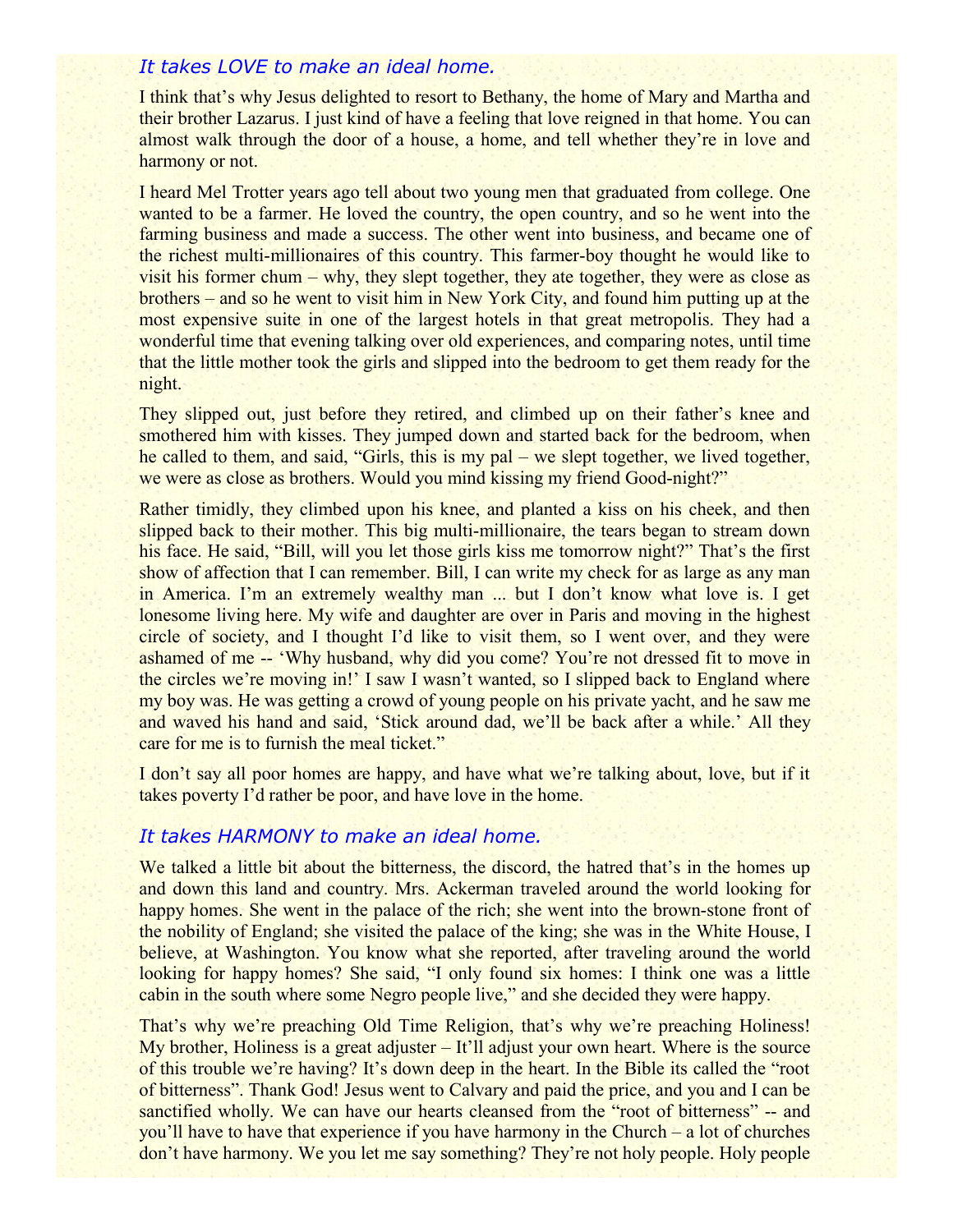don't fuss! They don't run down one another! They don't fall out with one another! We may not all see exactly alike, but we love one another – and that's the strongest bond that can tie the people together in this awful day of discord and fussing and quarreling. I tell you friends, we've fussed enough to last for the next ten thousand years.

I know we have to take our stand. Don't misunderstand me. We can't compromise! I won't compromise for the sake of a superficial unity. That isn't true unity. By the grace of God, in these days of awful apostasy, I'm going to STAND BY THE CONVICTIONS THAT GOD ALMIGHTY HAS WRITTEN ON MY HEART! It's already cost me a little. It'll cost us all more. I wish I had time to tarry there just a little bit.

Some of you heard me tell about this home – my friend was acquainted with them. He knew Horace, the oldest boy who was eighteen years of age. And Horace said, "I was the Black Sheep of the family. 'Who did that?' The children piped up, 'Horace did it.' Sometimes I was guilty, and sometimes I wasn't. Somebody set some milk buckets on the pathway leading from the house to the barn, and the dog came along and got his head in the milk bucket, and of course ruined the milk.

Father came along and said, "WHO DID THAT!" -- angry tone of voice. The children piped up and said, "Horace did it!"

Horace said, "I didn't do that. I'd done some other things, but I wasn't guilty of putting those milk buckets down there on the pathway." He [his father] turned, with that angry flush in his cheek and said, "HORACE, DID YOU DO THAT?!" He said, "No, Father." He slapped him on the cheek, and said, "YOU'RE LYING! You know you did do it."

(Now, you'll understand me on this question of discipline before I get through. I got my share of punishment when I was coming up, and I want this rising generation to get there share. Most of them are not getting what they need. Do you know these Holiness schools are having a time, trying to correct the mistakes in the home! God help us, Brother! Well, we musn't get on a sideline too much here.)

Horace said, "I was eighteen. I was feeling my young manhood. I was feeling my strength, and something rose up in me like a tiger. With my fist clinched, and my teeth chattering with rage, I turned on my father, and I said, "DON'T YOU EVER TOUCH ME AGAIN! DAD! DON'T YOU EVER PUT YOUR HAND ON ME AGAIN!

"My father saw I was beside myself with anger, and he turned and started for the barn. I followed him every step of the way, and saying, "DON'T YOU EVER LAY YOUR HAND ON ME AGAIN! When I got to the barn door I broke. I came to myself, I said, 'Oh, my God, what have I done! I nearly hit my father. This'll never do. I can't stay around here. We're gonna have trouble.' " He went in the house, and tied up a few things in a red bandanna handkerchief and trotted out the door. Instinctively mother knew that something was wrong. "Horace where are you going?" "I'm leaving home, mother." Hot tears fell on her cheeks, his cheeks, as she threw her arms around him, and begged him not to go.

"For a time I relented, and then I saw my father. And I pulled away from my mother's embrace.

I walked past the door and down the road, and out into the country road, and started on that journey to leave my home, as I thought, for the last time. My feet were never as heavy as they were that day, and my heart was heavier than my feet... 'til I climbed the last hill, I knew when I went over that hilltop, I thought I knew, I would never see the house in which I was born, I would never see my home again.

"The twilight shadows were just gathering, and I turned, I could see the roof of the house, towering above the plum trees, and the peach trees, and I said to myself, "My mother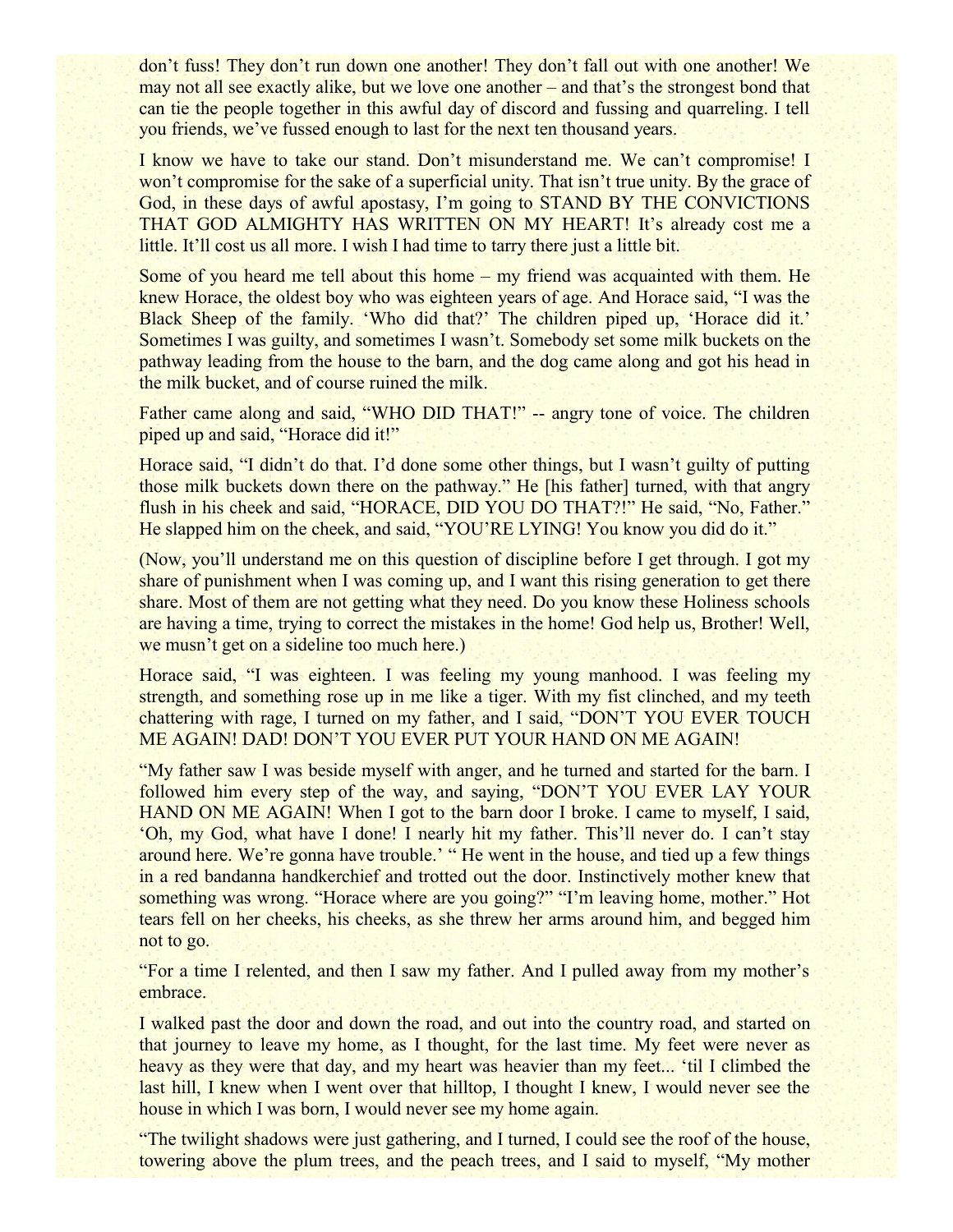won't sleep a wink tonight. She'll cry all night. My little brothers and sisters will cry themselves to sleep tonight." And he said, "I heard a voice calling, 'Horace!' and it was coming closer – and I waited musing.

Finally I saw my father's form emerging from the trees. The closer he came, the faster he ran. He fell on my neck and sobbed like a child, and shook like a leaf in the wind. He said, 'Horace, I'm sorry.

I was mad when I hit you. Horace, if you'll forgive me, and if you'll come back, I'm gonna promise you that things are gonna be different, in our home.' "

They wept together a while, and then locked arms, and started back home. I kind of believe that day the angels in heaven rejoiced.

He said, "That evening we went in. Nothing new about that. Father took the Bible from the shelf, and started to read a passage ... but there was a different tone in his voice, as he read the Word of God that night.

"When he finished reading, he came and bent down over mother. His soft beard touched her cheek. He said, 'Mama, I've professed a lotta religion around here, but I haven't always lived like Jesus. I want you to forgive me. He went to each one of the little children, and begged there forgiveness ... (Brother, if we could start something like that around here we'd have a revival that would shake the foundations of communism. I believe that.) Horace said, "He came to me – his hot tears fell on my cheek, I thought I would die! He said, 'Forgive me, my boy, I've professed a lotta religion, but I haven't lived like Jesus.' And now,' he said, 'we'll pray.'

"I'd heard my father pray for years, but there was a tone in his voice that night I'd never discovered before. And then, when he finished, mother tried to pray between her sobs, and the children prayed – sobbed out their little prayers, and" Horace said, "it came my turn pray, AND I PRAYED CLEAR THROUGH, AND GOD SAVED ME AT THE FAMILY ALTAR THAT NIGHT! Not only that, but he CALLED ME TO PREACH!"

Brother, that's a revival if you're asking me! Oh, my God, friends, Holiness is a great adjuster of the heart! It's a great adjuster of the home! There's nothing more beautiful this side of heaven than a holy home – a Christian home – a home where harmony reigns supreme. And the devil is doing his best to wreck the American home, and he knows if he can do it he'll capture our nation.

The home has stood like a bulwark, holding back the forces of sin and evil, but Brother, we're getting too busy to have the homes we ought to have.

## *It takes a GODLY FATHER to make an ideal home.*

Every child has a right to the Christian heritage. I want to tell you, my friends, when a child is born, and you hold that little bundle of dimples, and beauty in your hands, one of the greatest events has happened. A little child is born! Forces are set in motion that will never die: -- that child is going to live in heaven or hell; that child is going to bless the world, or going to curse the world; that live for God, or live for the devil. I wonder if we feel the importance of that little bundle of flesh we carry around.

No wonder Isaac was the wonder man he was – he had a godly father; he had a praying father.

But I like to talk about Noah. My, he stands out in bold relief in my mind, among the fathers of the Old Testament.

God revealed to him that a flood was coming, and the world was going to be destroyed. And Brother, if you're living close enough to God you know another flood is about to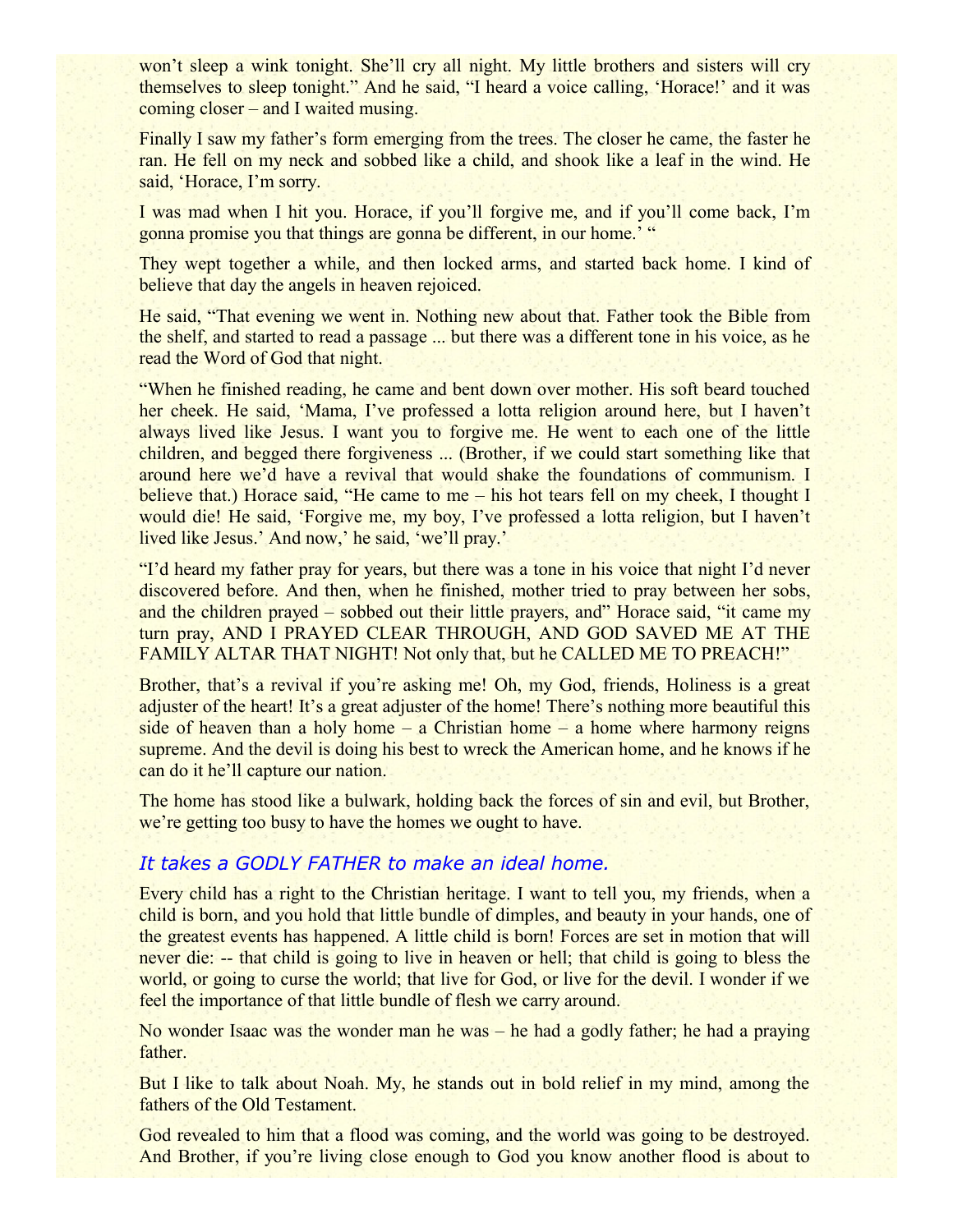break loose. I tell you, this is the darkest hour we have ever known. We're on the verge of something tremendous. If we knew how near the torture chambers we are, we wouldn't sleep tonight, perhaps. I'll tell you, God wants to do something about it. He's still on the throne; I don't believe its too late. I believe if we pay the price, God will give us a revival that will push back the hordes of communism – and modernism.

Brother, I read a report just the other day of a certain religious council. Its the most abominable thing I've ever read. Its an insult to intelligence. Its an insult to God! Its an insult to the Bible, and Bible Standards. God have mercy on us. I'd tarry there a little while, but we had better carry on here.

But here's Noah; he fears that there is going to be a flood. What did he do? He gets busy ... and you had better get busy.

( I know what you're thinking about. [chuckle] Maybe I'd better defend myself a little. You think Brother French preaches a lot on the home, but he doesn't have any children. That's true ... but I wouldn't be surprised if I don't know more about children than you do. I've been in the school business all my life. Why, Mrs. French and I broke physically, trying to maintain a little school for children in Birmingham, Alabama. Why, those children loved me ... the teacher would tell me, "Brother French, I've got some incorrigibles in this room. I can't do anything with them. You can do anything you want. They love you" -- and I loved them. I know more about children than you think I do.)

But Noah got busy ... and you'd better get busy! The hour is late. It may be too late. What's he doing? He's going down in the forest there, and hewing down logs and timbers and pinning them together. "What are you doing, Noah?" "I'm building an ark to saving of my house. I've got three boys and their wives. And here's my wife and I; we're building an ark to the saving of our house." Do you know, I believe it took most every minute of his time, when he wasn't sleeping or eating or something that he had to do. And I tell you friends, if we go at this right we won't have time to do a lot of other things. You can call me a fanatic if you want to, but I don't think you mothers have time to crochet and knit. You've got children. You've got to build a wall around those children, and it will take you a lifetime to do it – as long as they're in your home. Now don't you sit down on me friends; I'd like to jar every father and mother here.

Well, there he is, hammering away. Years are passing, and he's still building – still hammering at the ark, still hewing timbers. "Noah, do you ever get tired?" "I'm so tired now I can hardly stand on my feet, but I've got to get this ark finished. The flood's coming. I've got to save Shem, Ham, and Japheth, and their wives." "Noah, has it cost you anything?" "It's bankrupted me. It's cost me everything ... but it'll be worth it. When that mighty storm, that flood breaks, if I can lead my children into a safe ark, it will be worth it all."

If you were to ask me the most remarkable text, one of the most beautiful texts in the Old Testament, I would quote that one: "And God said unto Noah, Come thou and all thy house into the ark; for thee have I found faithful ..." (I told the folks at the Institute last week ... I guess I guard them a little bit ... Well, I want to ... I said, 'You go home and tuck your children in bed, and kiss them good-night, and after they're sound asleep, go in and kiss them good-night forever.) Why, you say, "What to you mean?" I believe what I said. The communists are after the children.

They'll soon bump us off. They don't care for us. They want the children, and they've got a technique of hell. The devil's master-mind is behind this method of brainwashing. They can brainwash your children till they'll hate you, and spit on the Bible, and curse the name of Jesus Christ, and hate the Church.

Now I can almost hear somebody back there talking back. You say, "Brother French, I've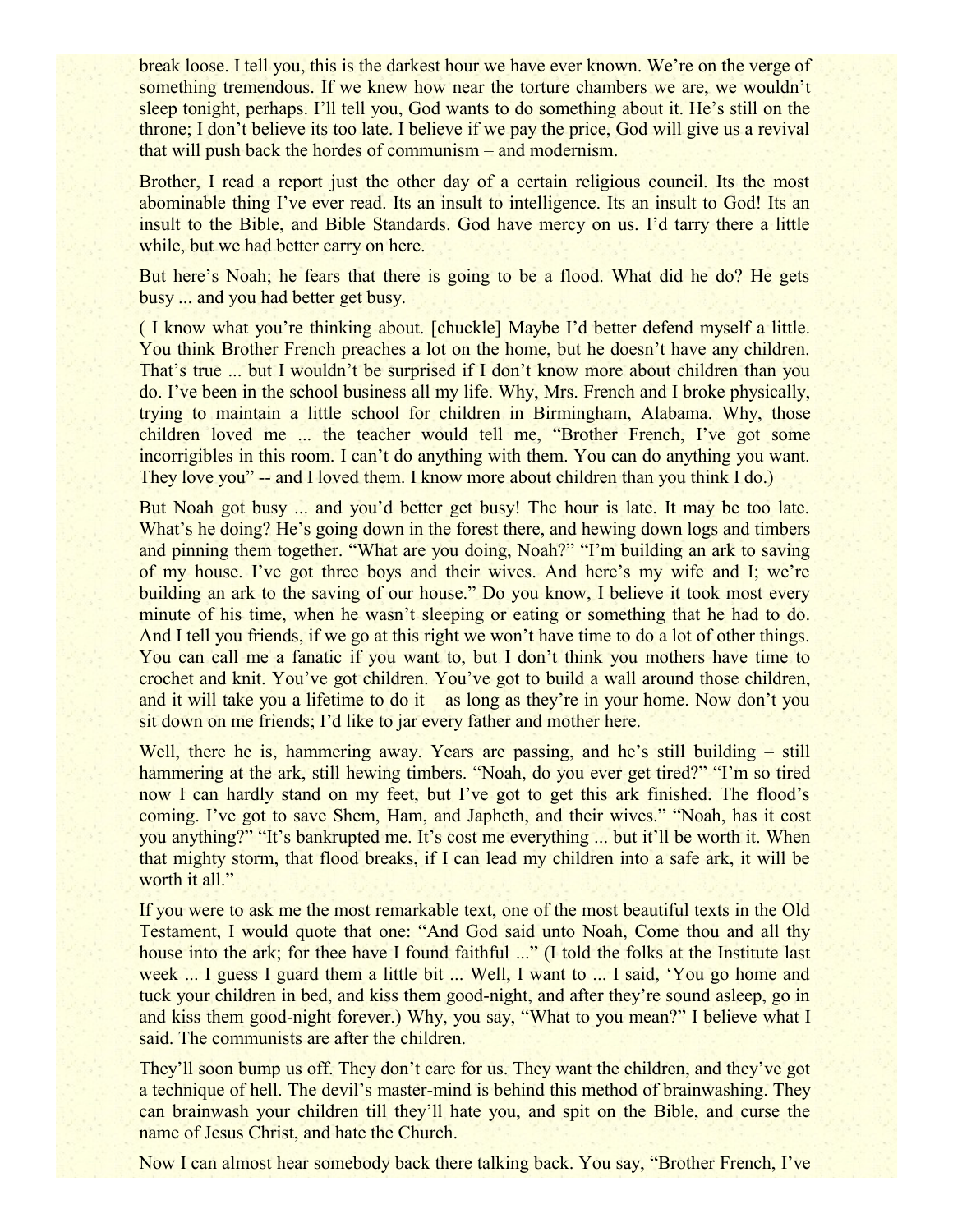got more confidence in God than that. Do you think God would let them take my children?" I'm not too sure.

I'll tell you why – we're not spending enough time building a wall around our children from these forces of evil that are surging in against us.

I mentioned in a meeting just recently ... I said, "I don't believe anyone can keep saved in this day and pray less than an hour." You should have seen them ... people get ... "Why, I've never prayed an hour in my life." Mothers with a brood of children, and communists, and modernists, Jehovah's Witnesses and everything after them. Oh my God! I would judge my mother prayed five hours a day.

Why am I here today? She built a mighty wall of prayer around her family, to protect them from the onslaughts of hell and the devil.

I tell you, you haven't got time to look at television. You haven't got time to get in a church fuss.

You've got too big a job. Surprising, the fathers and mothers that have children – if there's a little trouble in the church they'll get mixed up in it. You don't have time. God help us here! Noah prepared an ark to save his family, and we'll save ours if we do our part.

## *It takes A GODLY MOTHER to make an ideal home*

, and now you know who I am going to talk about. There are many of them in the Bible.

Samuel's mother was a woman of prayer. No wonder he was the great prophet he was. He shook the world, and the world has never gotten over it yet. He lives on. Why? His mother, was a mother of prayer. She prayed him into the world, and dedicated him to the Lord when he was just a little fellow.

But here is Moses mother. You know, Amram was his father. It doesn't say too much about Amram until you get farther over in Genesis, but it talks about his mother. Some of us men wouldn't amount to a row of frost-bitten beans, if it wasn't for our wives. God bless the godly women.

#### Hallelujah!

I don't know what old Amram was doing around, fooling around, maybe whittling soft pine or something ... but she was getting ready! To put a king in the palace. She went down there and got that little ark, and daubed it with pitch. That's interesting. That shows me she wasn't an artist. You don't have to be. She "daubed" it on. And then she laid that little fellow in that ark – the youngest pilot that ever manned a ship.

She was a woman of faith. She had confidence in her God, and she pushed him out. I've stood there and looked at those dirty waters, infested with crocodiles, and I can imagine I see that little ark floating around in the bulrushes. She pushed him out, and Miriam stood by to guard, and finally, you know the story. Pharaoh's daughter came down and opened the little ark, and he cried just on scheduled time, and it touched her mother heart and she said, "This is one of Hebrew boys," and Miriam stepped up and said, "Do you want me to get a nurse for him?" "Oh, that's right, you get a nurse." Who did she get? His own mother! Praise God!

Now, you know this as well as I do, but Pharaoh had decreed that all the Hebrew boys had to be killed. But, here's a little slave woman, stoop-shouldered, horny hands no doubt, but she matched swords with the great king of ancient Egypt. And Brother, God put her little boy in the palace, and poor old Pharaoh had to feed him, and clothe him, and educate him, and even PAY HIS MOTHER FOR LOOKING AFTER HIM! That is an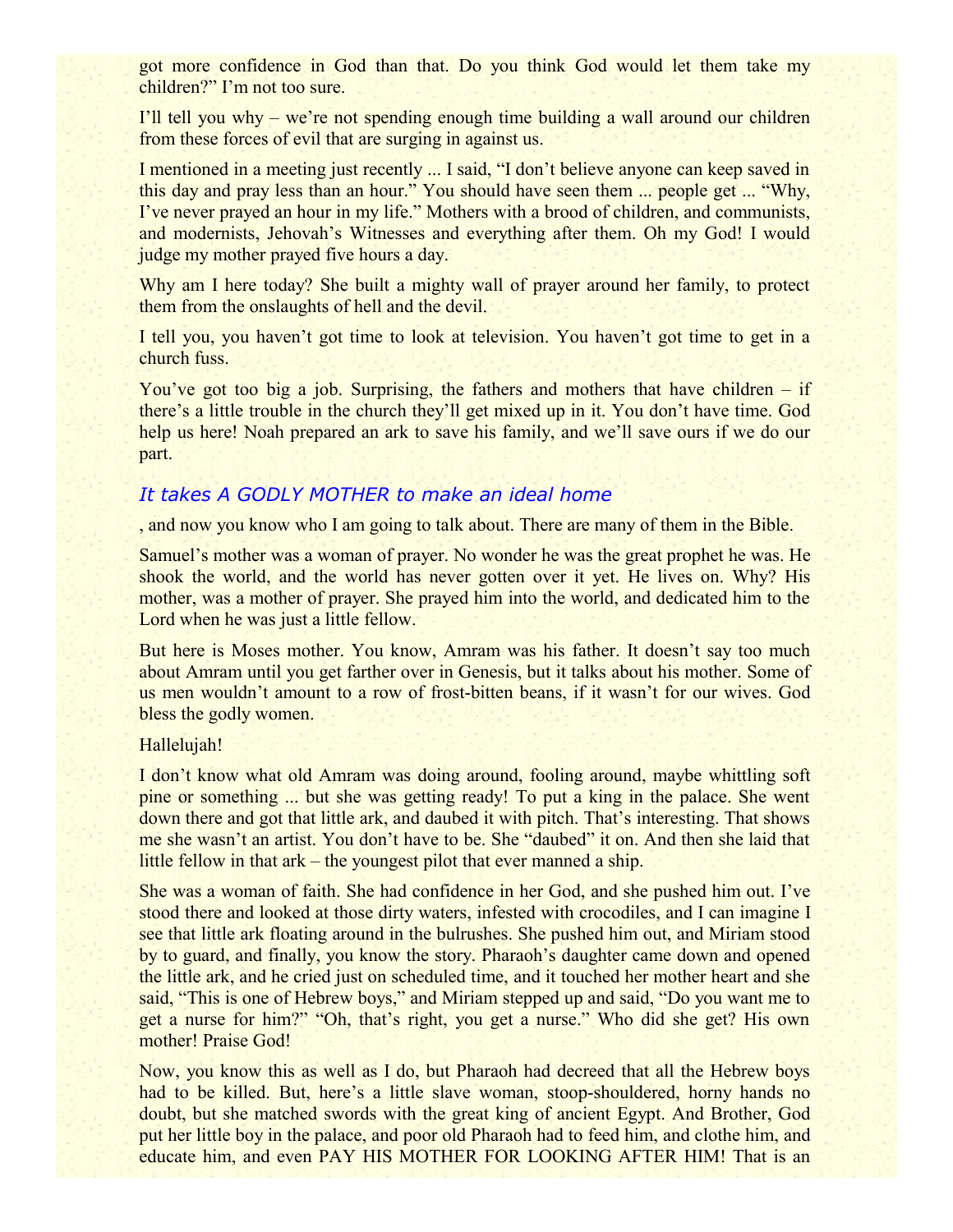example of the mighty providences of God. What can God do if He gets a little material to work on. Hallelujah!

I'm telling you now, my friends, I believe that after that mother got her baby in her arms, he probably wasn't conscious yet ... I believe she paced the floor and prayed, and cooed the Hebrew songs. She's starting early. That's the trouble with most fathers and mothers – they don't start soon enough.

A scientist came out in the newspaper the other day, and said there's a change in the cortex of the brain when a child reaches the age of three. You have a hard time training them after three years of age. If that is so, my friends, most are waiting until it's too late.

I don't know whether I ought to tell you ... brother Schmul published it in the paper, and I haven't said much about it since. But, you know, I could hardly preach here a while back – the babies were about to break up the meeting. I don't believe that has to be. Hallelujah! We had a young couple in Birmingham. They had one girl five years of age, and then they had the baby six months old. I went down to hold a revival somewhere below Birmingham, and I came back and said (we were in the house talking it over), "My, its a problem to get a sermon across where I'm holding a meeting. The children are romping around, babies crying, and I just shut my eyes and hope that something will fall into somebody's heart somewhere. She said, "Brother French, that's absolutely unnecessary. I taught my six months old baby reverence in the house of God. I'll challenge you, or anyone else, to show me a grown person that's more reverent than my six months old baby." Why, brother, that's something. Do you know what happened? Her husband would come around, and that little baby would throw a fit. If you want to study psychology, you just study these babies.

Brother, they're masters at higher psychology. Why, brother, my most interesting experience is watching babies pull stunts on their mothers – psychological gags, on their parents. She'd sit there and [begin to make disturbing noises] and he'd take her up in his arms and walk up to the front and walk her up and down – that's exactly what she wanted; she wanted a little ride.

So, the mother looked the situation over. Now she said, "Husband, the next time you take this baby out, I'm going out with you. And I'll give her a genuine spanking." ("Why, you brutal mother, you. SPANKING A SIX MONTHS OLD BABY! She doesn't know what she's doing." She knows enough to throw you a fit to get you to take her out. She knows enough to behave herself.) She said, "I've forgotten, brother French, whether it was five or six times that I went out with that baby to spank her." Now you remember when you studied logic, the little syllogisms we used to rattle over. That baby had formed a syllogism in its mind: Cry – get a ride. Get a ride – have a nice time. But when it got a spanking on the outside, it changed its syllogism, its logic: Cry – get a ride.

Get a ride – get a spanking. I ain't gonna cry! [a volume of laughter from the crowd] Why, she said, "Brother French, that's all nonsense." And, you know I went back and thought I'd just diplomatically tell about that in this church where I was holding a meeting. But, she said, "We're coming down to see ya." My, it scares me. I'd already told the congregation about this six months old baby and how perfectly it behaved itself. Now, I thought it would be just like the devil to bring that baby down here and have it throw a fit. [a volume of crowd laughter] Brother, she came down with that baby, and you would have never known that baby was in the church. That five year old child and that baby behaved as well as any grown person in that auditorium.

Starting too late. Hmmm. I wish we had a few more Jochebeds. I tell you, brother, she turned loose the greatest Law-giver this world has ever known, aside from deity. What a man Moses was! He owed it to his mother, and to his God. Hallelujah! Who knows but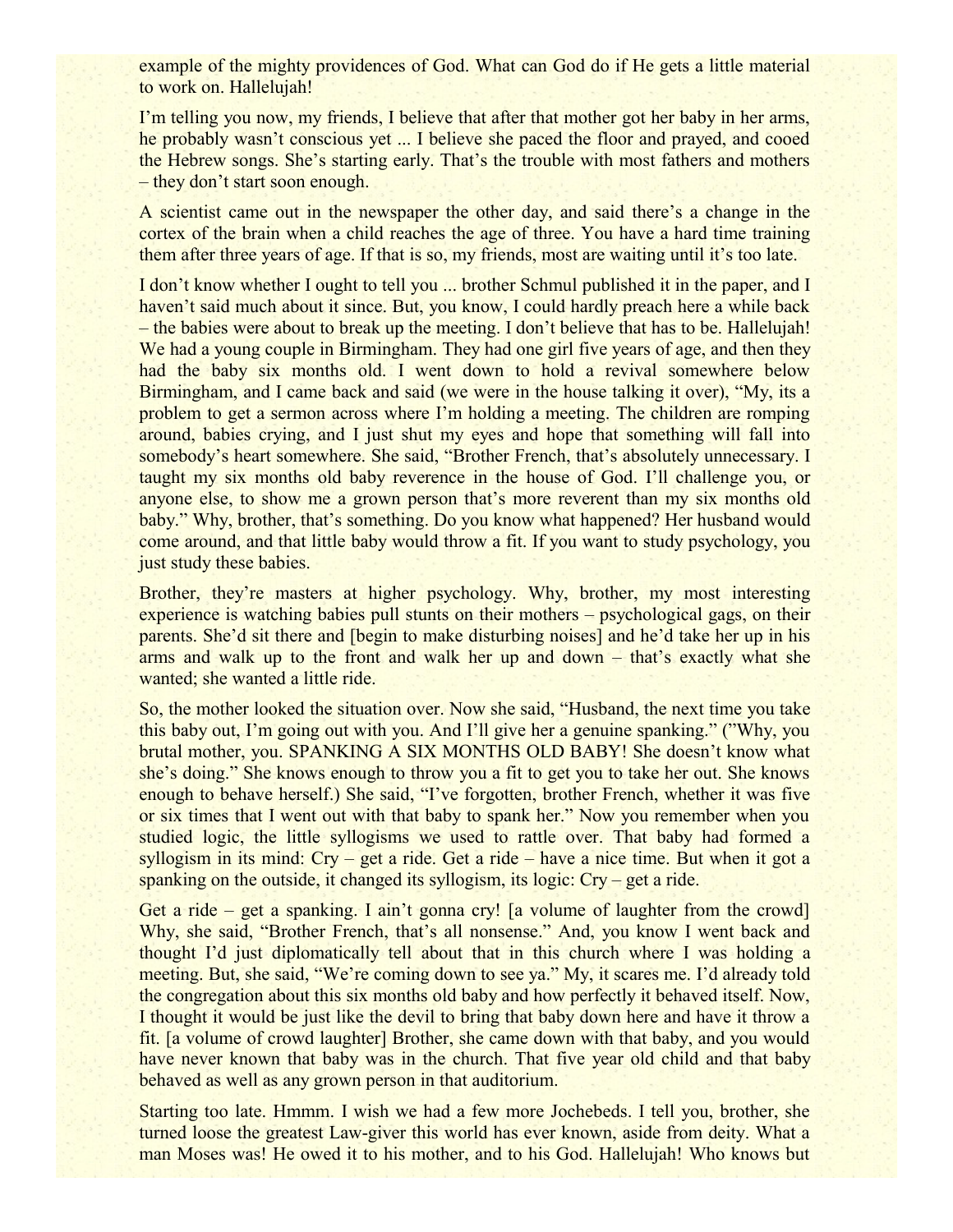what you're rocking a mighty preacher in your cradle.

# *It takes A FAMILY ALTAR to make an ideal home.*

Do you know, we're getting too busy to serve God. My mother was a little sawed-off Irish woman, but I'll tell you she had a backbone like blue steel. She said, "Children, and Papa, we're gonna have family altar here if we don't have anything else! Thank God for her memory! And I've told the folks across this country, if you were to ask me, "Where was your greatest service? -- what was the greatest service you were ever in?" I think I'd answer, "The Family Altar." Another thing she said was, "Papa, and children, now you listen to me. We're not going to have and old, dry family worship. We're gonna have the fire falling on our family worship." Hallelujah! It helped to make me what I am. It might interest you to know, that I got saved at the family worship.

My mother got some chairs around the fireside, and she said, "Now children, you kneel at that chair, and you talk to Jesus just like you talk to your mother." I was four years of age, as I recall. I didn't know theological terms, but I could understand that. And I poured out the penitence of my heart, and it was a solid bottom chair and there was a puddle of tears standing there. And when I got up from that chair, I had the joy in my heart, and the reservoir. What do you call it? I call it genuine conversion. Hallelujah!

I walked out on the back steps, it was an autumn evening, and it seemed like the birds were singing in a different note. All nature was rejoicing! And I said something like this: "This is a new world I'm in!" No, it wasn't a new world, I HAD A NEW HEART! I had met the Christ! -- at the family altar.

> "Backward, turn backward, Oh time, in your flight! Make me a child again, Just for tonight."

Here we are, kneeling around the altar, and we're praying. And I was one of the most timid and most reticent boys you ever looked at. And brother, the glory of God settled right down there, and I shouted the high praises of God. You should have seen my sister and my brothers make eyes at me! I was just a little fella, but I was launched, I was riding high in the chariot, I was shouting ... Where was it? At family worship! Hallelujah!

> "Backward, turn backward, Oh time, in your flight! Make me a child again, Just for tonight."

We're there around the family altar again, and the power of God fell. My father was a very matter of fact person; he was a lawyer, but you know at that family altar he had a vision of heaven – went to heaven, and came back and told us about it. You talk about something thrilling. There's nothing monotonous about that! Hallelujah!

God, give us more family altars!

Abraham, wherever he went the smoke of his sacrifice curled up, except Egypt, I guess. And the Hivites and the Jebusites and the Girgashites, and the rest of the "ites" would say, "Abraham is worshipping his God. He's offering his sacrifice." I don't recall where Lot ever offered a sacrifice.

If I'm wrong, I want to be corrected.

Think of the difference of the two families, and in the two men. You can't rear a family of children without family worship! You can't have the home God wants you to have without a vital family worship. Hallelujah!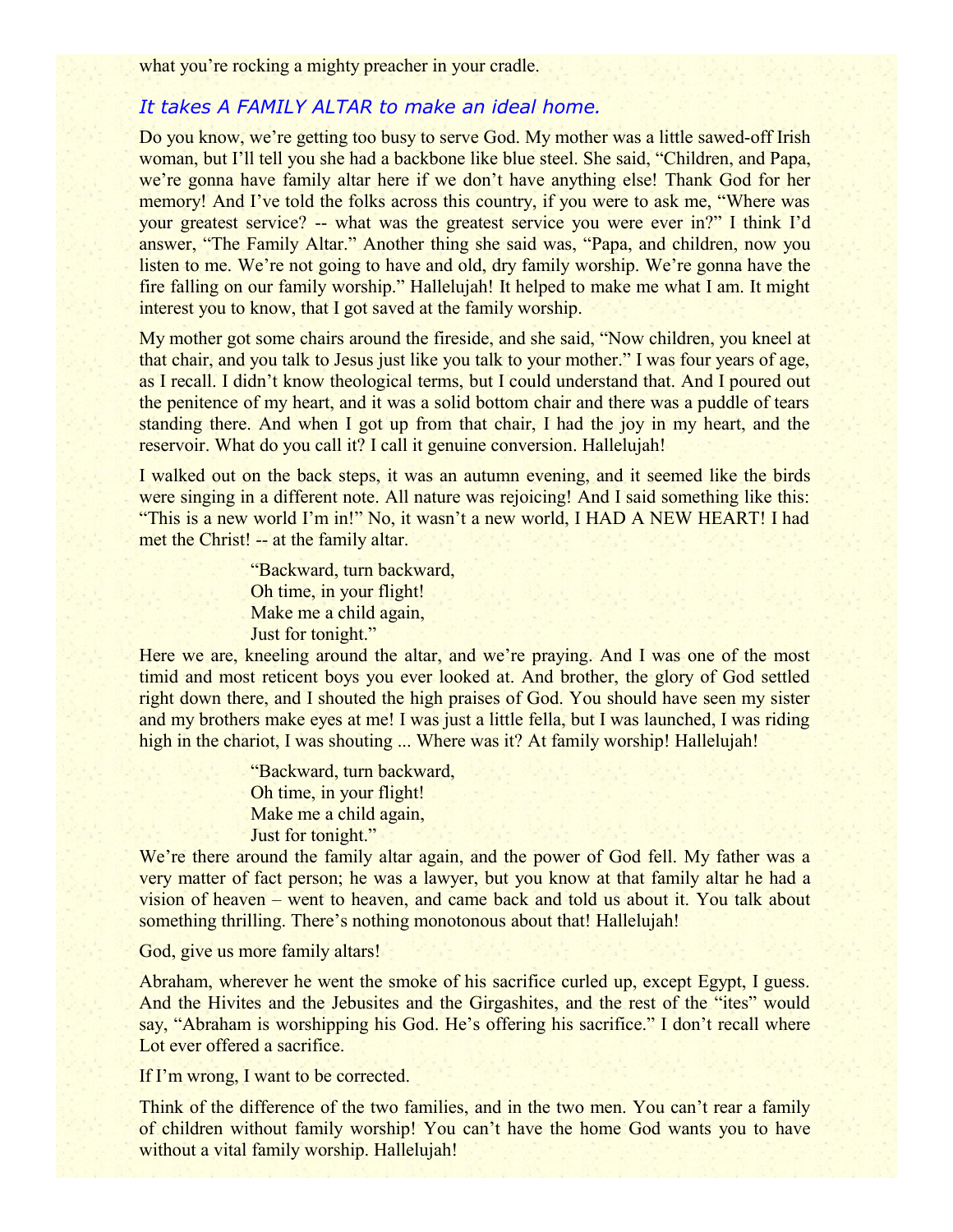Mother would say, "You can miss your meals, if you like, but we're going to have family prayer." Praise God!

#### *Say, it takes GOVERNMENT to make an ideal home.*

We've already anticipated this, but friends, -- What's the cause of this crime wave? Juvenile delinquents – the greatest juvenile crime wave that ever plagued the civilization. What's the matter? Its growing from the home! Are you listening? I'm not speaking under pressure. I'm talking out of my very heart. The greatest crime in America today is UNDISCIPLINED HOMES! My sister was Dean of girls in two Holiness colleges. She said, "Robb, I'm quitting. I can't take it. Children are not what they used to be. There's no discipline in the home. We just expelled five boys from this Holiness college, and a fifteen year-old boy stood up there and said, 'Nobody will ever tell me what I can do and can't do!' " Who's responsible for that? The fathers and mothers.

"I know Abraham ... he'll command his household after him." You know, I'd like to perform an operation on some of you dads. Really, I'm in a good humor. But I'd like to perform an operation – I'd like to take the jelly out and put some blue steel in your backbone. Hallelujah! Did you ever hear H. C. Morrison tell about the one-armed soldier of the Civil War, and he dealt in grain futures and built him up a nice fortune, and he had a beautiful girl, and he came in one day and the mother was sitting at the sewing machine sewing. He said, "Honey, what are you doing?" "Why, I'm making a dress." Well, is it for a special occasion?" "Yes. Now husband, don't get excited, its just a little social dance among the neighbors. No harm in it, and I'm making her a dress to wear to the dance." That one-armed man, brother, grabbed that dress and wadded it up and stuffed it in the fireplace, and his wife commenced to cry. He said, "Now whimper all you want to, but God's running me and I'm running this home." Hallelujah!

You don't have to get cantankerous and bitter about it; that isn't what I'm talking about, but there's a time when you have to stand firm. Hallelujah! You know that girl grew up to be such a wonderful girl, pure, virtuous, attractive, so different that the common run of girls. But a wealthy young man from the North saw her, and fell in love with her, and courted her and married her. Morrison said, "They asked me to perform that ceremony, and that rich Yankee gave me a thousand dollars to perform that ceremony." He said, "That's what I got out of her father burning that dress." He said, "It wasn't long till that father failed; he lost all he had, but his son-in-law was very wealthy. He got a letter one day, and it said, 'Dear Father, I've been waiting for an opportunity to show in a small way my appreciation of the girl you have reared. She's so pure and virtuous and so beautiful and so different, and so above the common run of girls, I felt like I wanted to express my appreciation to you because I knew your need at this time,' " and in that letter was a check for fifty thousand dollars. Brother, you had better burn a few dresses! Hallelujah! [laughter in the crowd] Oh friends, are you in a good humor? I don't want to be unkind; I don't feel like throwing clubs.

I feel tender in my spirit. But do you know what's the matter with parents? They hate their children.

You say, "Brother French, that isn't so." The Bible says so. You spare the rod, you hate your child! I want you to know there's nothing that takes the place of the rod. My mother wasn't educated, but I'll tell you she knew well the "board" of education. Bless God! [crowd laughter] What's the matter with parents who spare the rod? They want their children to go to hell. "Brother French, that isn't so." I'll prove it by the Bible: "Thou shalt beat him with the rod, and save his soul from hell." [Exact quotation: "Thou shalt beat him with the rod, and shalt deliver his soul from hell. -- Prov 23:14] Why, you say, "That sounds brutal." No, it isn't brutal at all. I can explain it perfectly. It means to whip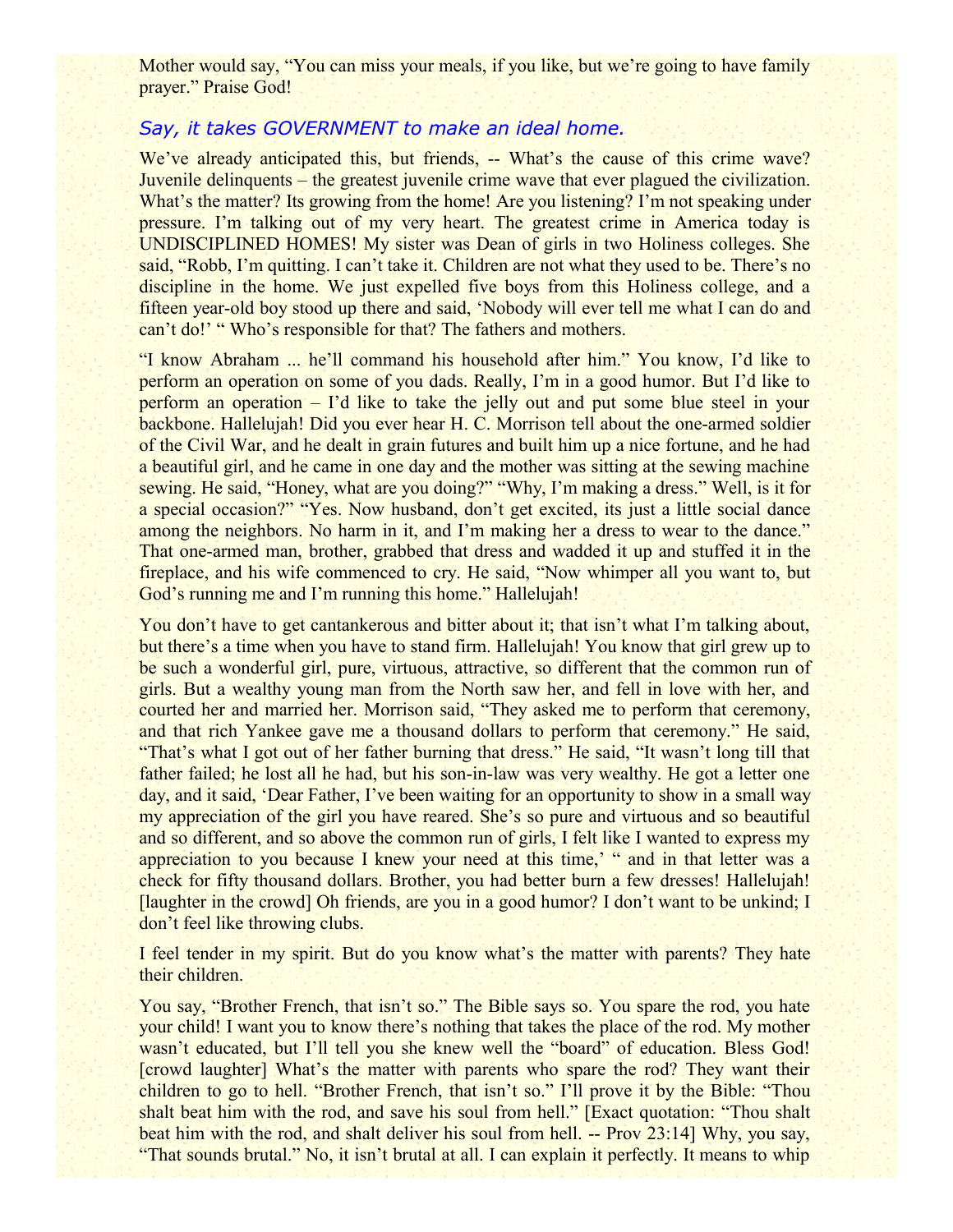like my mother whipped. Bless God! [crowd chuckling with the speaker] And brother, when she got through, we were through. Do you know the rule she took for whipping her children? I'll give it to you; you mothers can try it. She said she read somewhere how the caravan drivers over in the Oriental countries would have the camels lay down while they were being loaded, and how the camels would groan and growl while this was taking place. (Why I've heard them groan until I thought they were dying! They're not.) And the caravan drivers keep putting on the load till they stop grunting and growling, and then they know they have enough. [crowd laughter] My mother said that's the rule she used in whipping her children. As long as we screamed and yelled, she kept laying it on, until we relaxed. We had enough. I wish I'd a known that sooner! [loud laughter].

Parents, I tell you, this leaven of communism has been working a long time in our nation. Years ago a well known university sent out a crew of men to visit the homes to see what was wrong, and they came back with the report that there is too much discipline in the home. That was just what the devil wanted, and a lot of people listened to that satanic philosophy. God help us.

# *Say, it takes a GODLY ENVIRONMENT to make an ideal home.*

I hope I haven't talked too much about my mother, not because she's more wonderful than your mother, but I knew her better. And I tell you one thing, brother she kept our house clean. I don't mean only clean from dirt and trash, but bless God, if any old magazine came in she'd look it over, and if she felt that it wasn't fit for our home, it went in the fire. She said, "I don't want anything to pollute my home!"

Why brother, that was before the days of television almost. If someone had bought a television to pipe Hollywood into her home, I don't know. I don't know what on earth she'd have done. I guess she'd have stomped it to pieces in a good holy manner – right in her living room. I tell you, she declared war on anything that was primed to be gray, and pollute, and undermine the morals.

I'm just hitting a few high places here. But friend, I walked into a home here some time back.

What do you suppose I saw? A deck of cards, on the center table, in a little retainer. I'd as soon have a rattlesnake turn on me as to have a deck of cards.

A woman whose son was to be hung on the next day, asked Mrs. B a Christian prison worker, to visit her son in the prison, twenty miles from her home. She agreed to come as quickly as she could. When she strolled on the prison grounds; it was dark, and a little woman dressed in black was pacing back and forth among the shade trees. Mrs. B<sub>walked up to her, and after they exchanged greetings, the woman said, "Oh, Mrs.</sub> B<sub>1</sub>, my boy is to be hung tomorrow. God only knows how I love him! But he's refused to see me. I wonder if you'd intercede for me – plead for me. I want to give him a final kiss. I want to tell him I love him.

"Why, that's a strange situation," Mrs. B\_\_\_\_\_ said, "I'll do the best I can for you, my sister." She went in, and she said that he was quite a noble young man, he talked courteous, he seemed kind. Then she said, "Son, your mother..." That's as far as she got. He cursed and awful oath – cursed and damned, and raved like he was mad. She laid her hand upon him, and said, "Son, don't do that! In all my experience in prisons, I've never seen anything like this. Why is it, you cursed, when I mentioned your mother?"

He said, "Mrs. B \_\_\_, my mother taught me to play High Five and progressive Euchre, in her own parlor with a church member. We had a little society game, and we played for little toys. It fired my blood, and I went down to the gambling dens and began to gamble for money. I was intoxicated that night, and shot my best friend. Mrs. B \_\_\_\_, my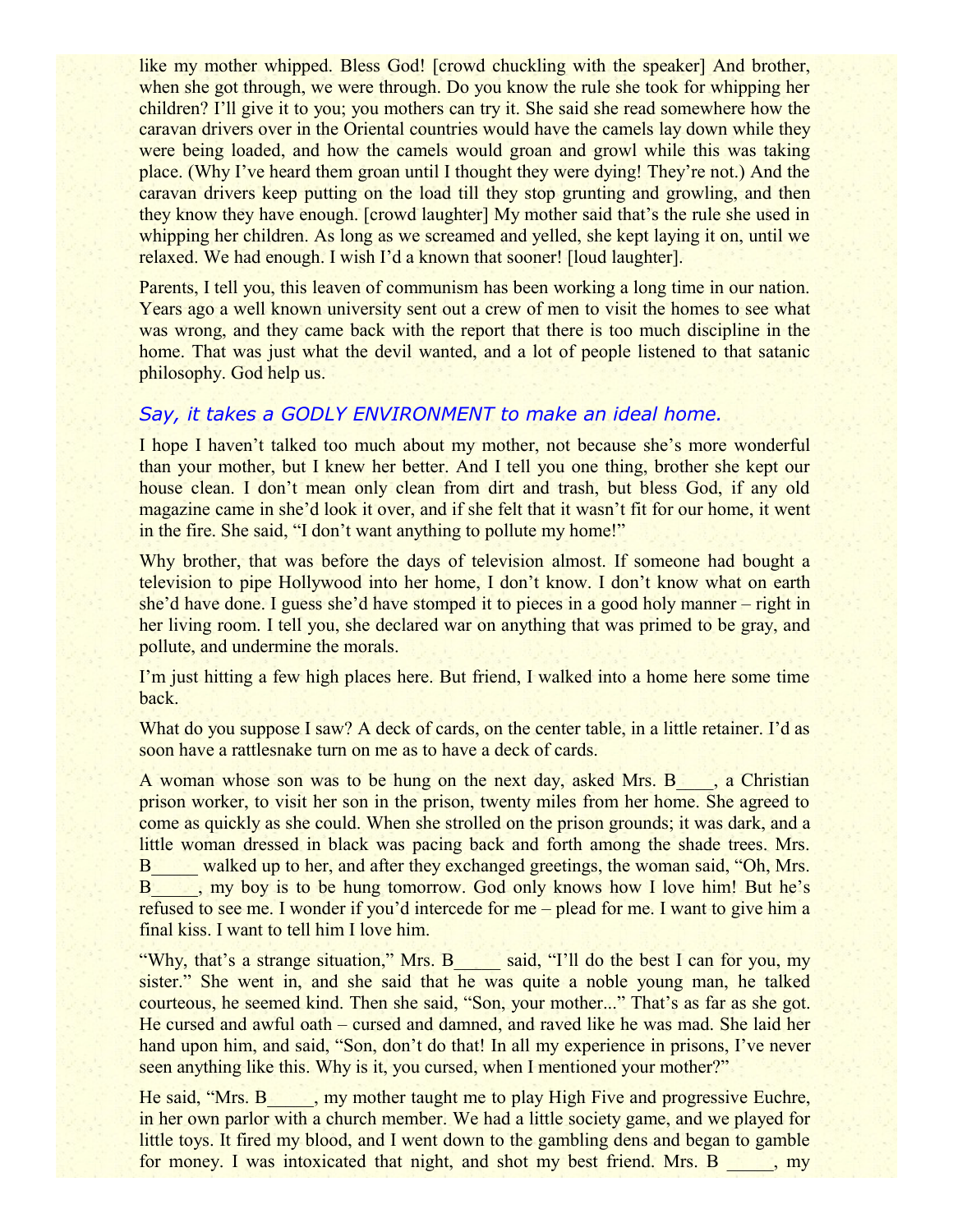mother is responsible! I'd have never been a gambler, if it hadn't been for my mother.

God help us. Have you got anything in your home that's out of harmony with Holiness? Don't have a picture under which you cannot consistently write: "Holiness unto the Lord." Don't have an old magazine over which you can't write: "Holiness unto the Lord." And I tell you, you can't do that with Television. My friends, if you'll go back and read, and follow the history – these crime waves, these riots, began to start as soon as Television came in. It's the greatest incentive to crime in America today! It's the greatest incentive to divorce! It's the greatest incentive to immorality! And yet some say, "I don't see any harm in it." Well, if the light becomes darkness one can't see any harm in anything.

We'll have to close here, but Oh, my friends, I'd like to say one thing more:

## *It takes IMMORTALITY to make an ideal home.*

You say, "I can't qualify." Oh, you can. Yes, you can. I'm the only member of my family left.

When my sister was killed by a drunken driver on the highways of Florida, only God knows the agony of my soul. I said, "I'm all alone." And the Lord seemed to whisper in my ear, "Haven't you always wanted a French Reunion?" "Oh, yes Lord." I don't know how many times I had planned that, but never could have it. We were so scattered. "You're nearer having a family reunion now than you've ever been. Four of them on the banks of sweet deliverance, under the shade of the Tree of Life, and they're waiting for you to come."

"Will the circle be unbroken...

Won't it be wonderful if our whole family can make it in! We'll look around, and... "Why Praise God, here's John! Oh John, I prayed for you. Oh, here's Mary! Mary, God bless your heart, I'm glad you made it into the City. Oh, here's Josie!...

I know we won't be human then. I know things will be different, but I'll tell you, we had better think about it. Suppose you look around, and say, "Where is Henry?" "Henry is..." Maybe it won't be that way. Former things will be forgotten, but you had better think about it down here.

"Henry? I haven't seen him. I haven't found him."

Oh, that little babe that comes into your home – MAKE IT THE CHIEF BUSINESS OF YOUR LIFE to train its little feet in paths of righteousness toward God and Christ, and the salvation of the Church, and Heaven. Hallelujah.

Some young men were in South Carolina. They were going to eat dinner with an elderly lady. She was all alone. And they said to her, "We understand you have a son." "Oh, yes, I had a boy, but he's dead now." "Is that so. Oh, do you have his picture? We'd kinda like to see his picture." She arose, and said, "There's the trunk, and in the tray of the trunk, as you'll lift the lid you'll find his picture.

If you'll excuse me, I'll leave."

They thought it was strange, but they looked at the picture, placed it face down again, closed the lid of the box, and closed the lid of the trunk. Finally the mother came back, her eyes swollen and red. She said, "I'm sorry to have acted like I did, but my boy died cursing. He died without God." She said, "Whenever I touch a cool glass of sparkling water to my lips, I think, 'Oh my God, my boy is in hell, begging for a drop of water to cool his parched tongue.' I never feel a cool breeze fan my cheek on a hot day, but what I think, 'My God, my boy is in hell, where there are no cool breezes to relieve the suffering